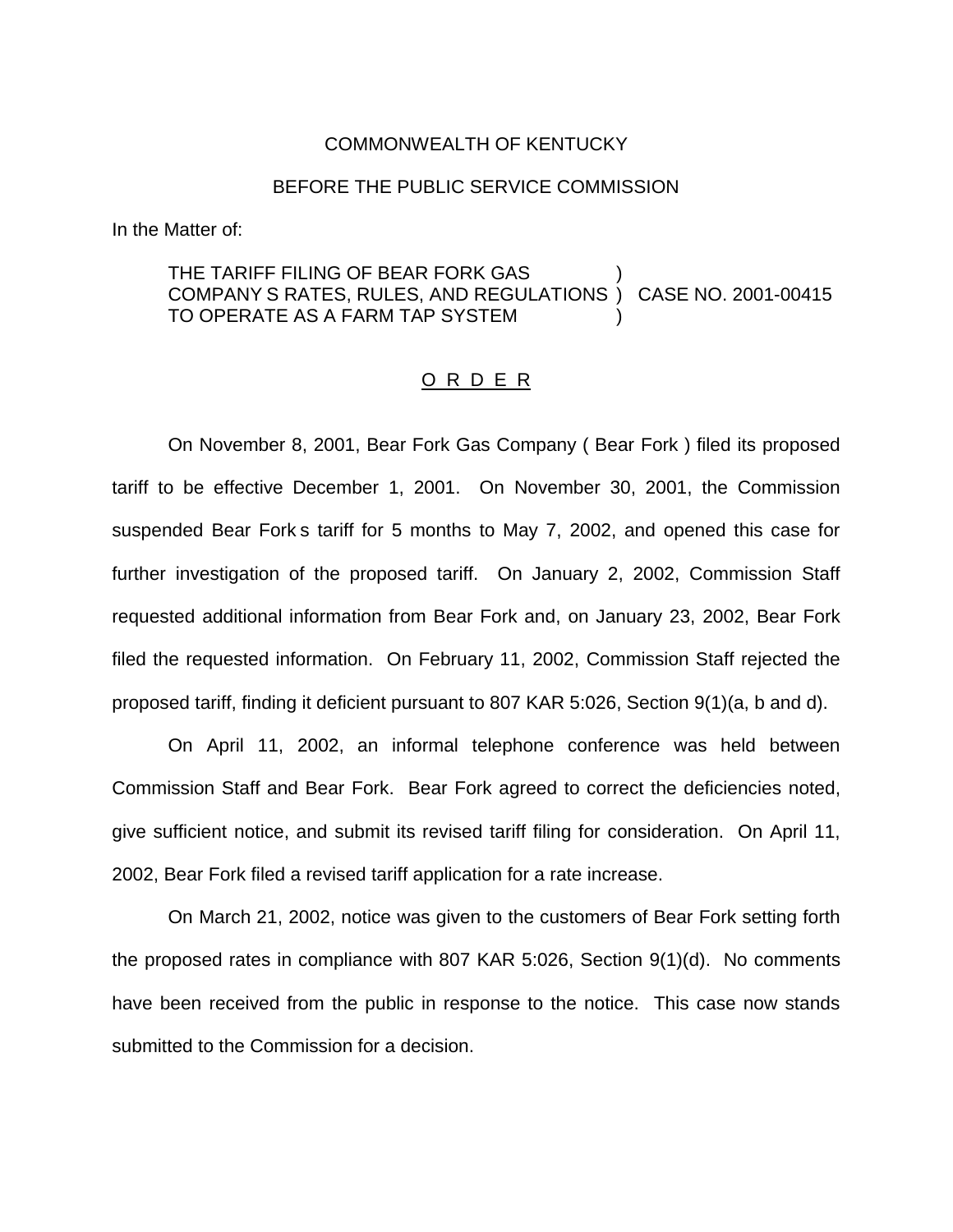The Commission, having reviewed the record in this case and being sufficiently advised, finds that:

1. Bear Fork is a gas pipeline company pursuant to KRS 278.485.

2. Bear Fork as a gas pipeline company serves customers pursuant to 807 KAR 5:026.

3. Bear Fork has filed a tariff for adjustment of rates pursuant to 807 KAR 5:026, Section 9.

4. The revised tariff filed on April 11, 2002 is in compliance with the filing requirements of 807 KAR 5:026 and KRS Chapter 278, and should be approved.

IT IS THEREFORE ORDERED that:

1. Bear Fork is a gas pipeline company operating pursuant to KRS 278.485 and 807 KAR 5:026.

2. The rates shown in the Appendix to this Order are approved as of the date of this Order.

3. Within 30 days of the date of this Order, Bear Fork shall file with this Commission its revised tariffs setting out the rates authorized herein.

Done at Frankfort, Kentucky, this 3<sup>rd</sup> day of May, 2002.

By the Commission

ATTEST:

Deputy Executive Director